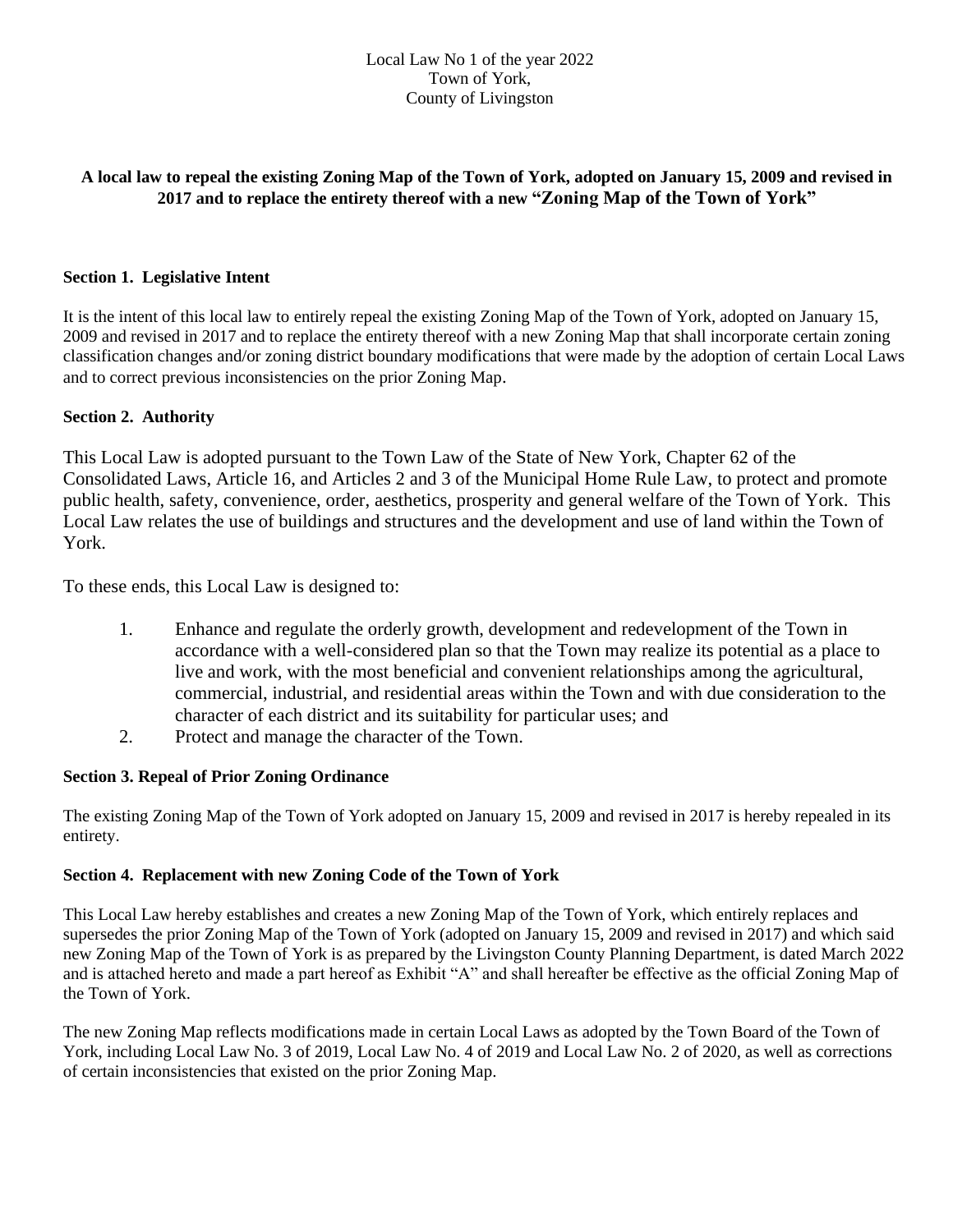#### **Section 5. Severability**

If any clause, sentence, paragraph, subdivision, or part of this Local Law or the application thereof to any person, firm or corporation, or circumstance, shall be adjusted by any court of competent jurisdiction to be invalid or unconstitutional, such order or judgment shall not affect, impair, or invalidate the remainder thereof, but shall be confined in its operation to the clause, sentence, paragraph, subdivision, or part of this Local Law or in its application to the person, individual, firm or corporation or circumstance, directly involved in the controversy in which such judgment or order shall be rendered.

#### **Section 6. Effective Date**

This local law shall take effect immediately upon filing with the Secretary of State.

Date: May 10, 2022 Moved by: Councilman Rose Seconded by: Councilman Gates

| Ave |
|-----|
| Ave |
| Ave |
| Ave |
| Ave |
|     |

Certified by:

 *Christine M. Harris* on May 10, 2022 Christine Harris, Town Clerk **Christine Harris**, Town Clerk